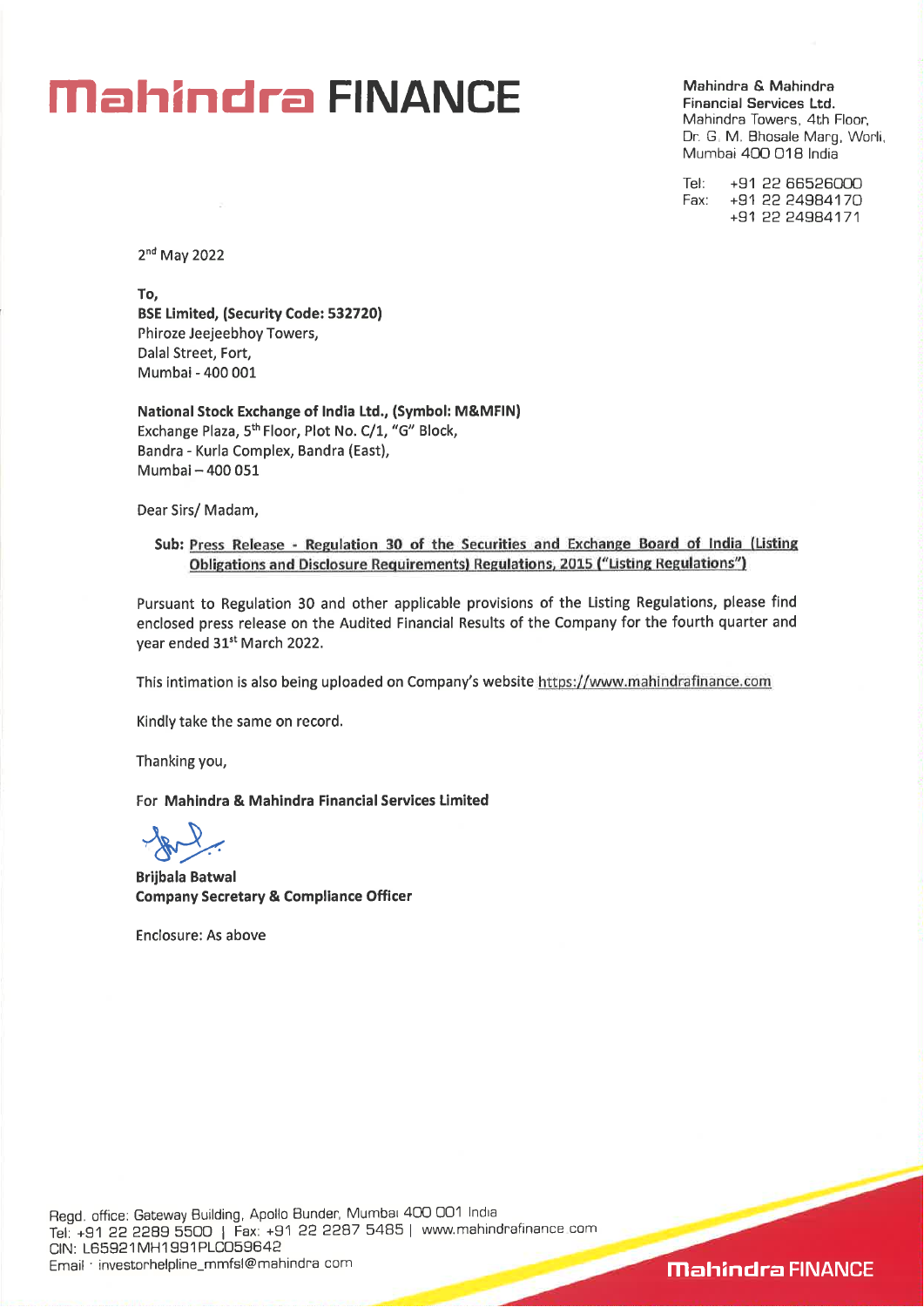

# **PRESS RELEASE**

# **Financial Results:**

# **FY 2021-22 Quarter 4 & FY2021-22 Full Year, Standalone & Consolidated Results**

**Mumbai, May 2, 2022:** The Board of Directors of Mahindra & Mahindra Financial Services Limited (Mahindra Finance), a leading provider of financial services in the rural and semi-urban markets, at its meeting held today, announced the unaudited financial results for the quarter and year ended Mar 31, 2022.

### **Standalone:**

**PAT at Rs. 601 Crore during the quarter, against Rs. 150 Crore in Q4FY21**

**Disbursement grows 54% Y-o-Y; Sequential growth of 2% in Loan Book - Rs. 64,961 Crore**

**Entire ECL provision made in Q1 FY22 reversed by year end**

**Gross Stage 3 lower at 7.7%; Net Stage 3 at 3.4%**

**Stage 2 declined sequentially from 17.8% to 14.3%**

**Proposed dividend of Rs. 3.60 (180%) per share** 

**FY 2022 Q4 Standalone Results:** The key highlights of the Financial Performance are:

- Total Income was at Rs. 2,466 Crore for the quarter, a decline of 3% sequentially. The decline was primarily due to provision for excess interest refund amounting to Rs. 142 crores in compliance with RBI directions (also refer section "Excess Interest Refund" later in this release). The company continues to maintain a healthy margin on existing book.
- Net Interest Income for the quarter at Rs. 1,531 Crore, a decline of 4% sequentially and 1% YoY. Profit after Tax (PAT) was at Rs. 601 Crore for the quarter as against profit of Rs. 150 Crore during Q4 FY21, a growth of 300% as reduction in GS-3 led to significant credit cost reversal.
- The Gross Stage 3 showed significant improvement from 11.3% in December to 7.7% in March, thereby releasing Rs. 951 Crore from the Stage 3 provisions.
- Increased collection & legal efforts, higher performance incentives and higher IT & technology spends have led to higher Overheads to Average Assets during the quarter.
- The Company's Capital Adequacy stands at a healthy 27.8%. Provision coverage on Stage 3 loans has strengthened to 58.1% from 53.2% at the end of previous quarter.
- At the year end, the Company carried a total liquidity buffer of approximately Rs. 9,000 Crore. The Company has progressively reduced the chest as macro-economic factors improved. It shall closely watch external events and shall maintain prudent liquidity levels.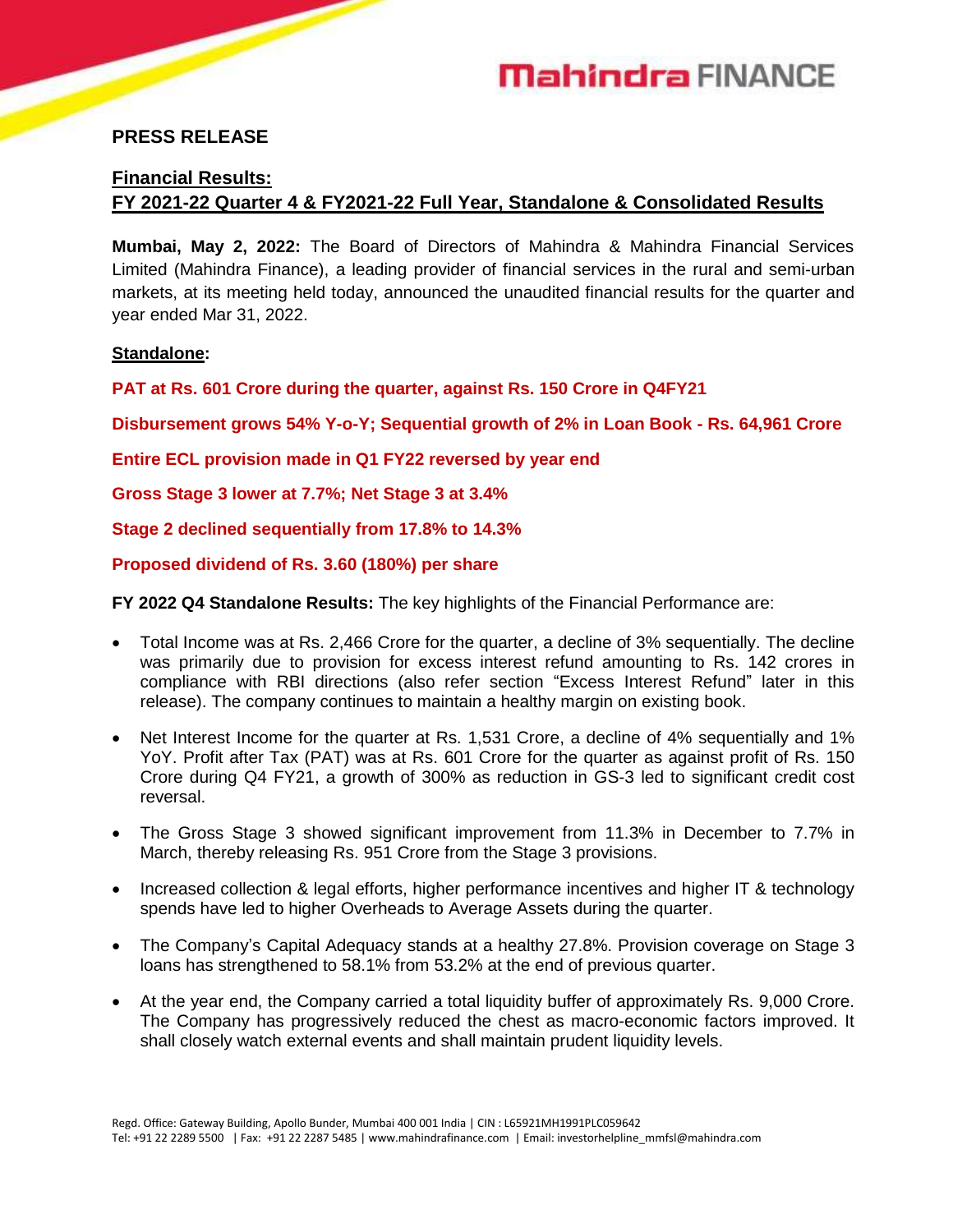### **FY 2022 Standalone Results:**

The Total Income declined by 8% at Rs. 9,719 Crore during the year ended March 31, 2022, as against Rs. 10,517 Crore during the previous year. The PAT stood at Rs. 989 Crore during the year ended March 31, 2022, as against PAT of Rs. 355 Crore during the previous year, a growth of 195%.

# **Dividend:**

The Board of Directors has recommended a dividend of Rs. 3.60 per share on equity share of Rs.2/- each, i.e. 180%, subject to the approval of the Members at the ensuing  $32<sup>nd</sup>$  Annual General Meeting of the Company.

# **Consolidated:**

# **FY 2022 Q4 Consolidated Results:**

The Total Income declined by 5% at Rs. 2,897 Crore during the quarter ended March 31, 2022, as against Rs. 3,038 Crore during the corresponding quarter last year. The PAT stood at Rs. 629 Crore during the quarter ended March 31, 2022, as against PAT of Rs. 219 Crore during the corresponding quarter last year.

# **FY 2022 Consolidated Results:**

The Total Income declined by 6% at Rs. 11,400 Crore during the year ended March 31, 2022, as against Rs. 12,171 Crore during the corresponding previous year. The PAT stood at Rs. 1,150 Crore during the year ended March 31, 2022, as against Profit After Tax of Rs. 780 Crore during the previous year, an increase of 47%.

The increase in equity stake in Mahindra Ideal Finance Limited (MIFL) [erstwhile Ideal Finance Limited] from 38.2% to 58.2% during the second quarter has resulted in revaluation of the Company's existing equity stake in MIFL, which led to a one-time revaluation gain of Rs. 21 Crore, which is shown as Exceptional Item in the full year consolidated financials.

PBT for the year ended March 31, 2021 included an exceptional item in the nature of capital gain of Rs. 229 Crore recognized in the statement of profit and loss on the basis of fair valuation of retained interest of 51% post stake dilution of 49% in its subsidiaries, Mahindra Manulife Investment Management Private Limited [formerly known as Mahindra Asset Management Company Private Limited] and Mahindra Manulife Trustee Private Limited [formerly known as Mahindra Trustee Company Private Limited], vide Joint Venture agreement with Manulife Asset Management (Singapore) Pte. Ltd. (Manulife).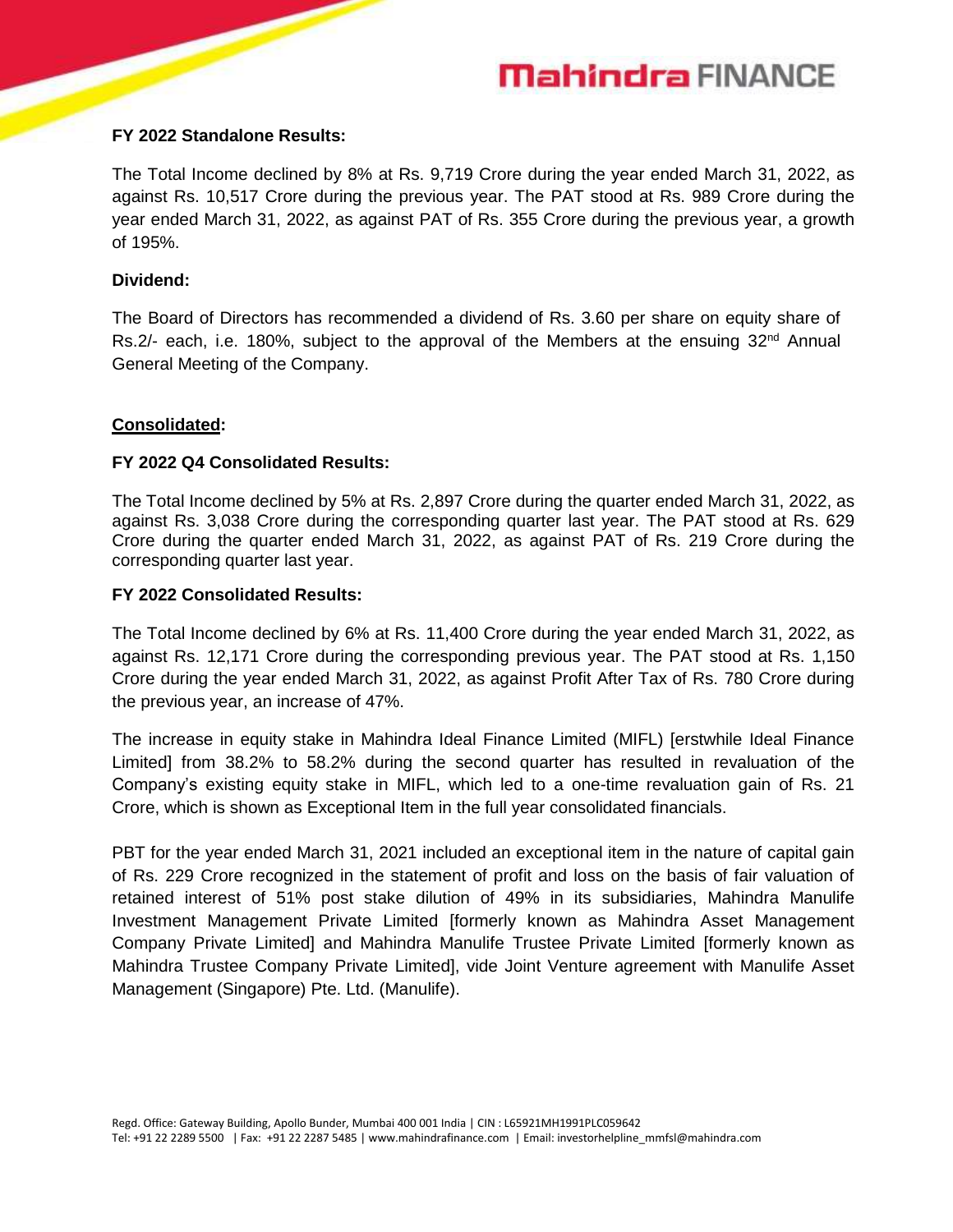# **Operations**

The business environment has returned to normalcy and disbursement trends indicate rural demand and volumes being back to pre-Covid levels. Contact intensive businesses have reopened and there has been better visibility on cash flows - both from farm & infra. These have led to increase in disbursement for the quarter - Rs. 9,202 Crore, a 54% growth year-on-year (and a 15% growth sequentially). Collection efficiency during the quarter stood at 100%, with March clocking 109%.

In the Tractor and Mahindra UV (utility vehicles) financing segments, we continue to maintain leadership position. Through our smart branches, we are offering very attractive programs for new product lines. In the pre-owned vehicle finance space, the Company is witnessing uptick which augers well for growth and margins.

Quiklyz, the newly launched leasing solution, has been able to enhance presence in the B2B segment and gradually with changing consumers mindset to adopt asset-light model, our leasing and subscription business is gaining scale.

The SME business, with the new team in place, is on a growth path and will scale up in quarters to come.

# **Assets and provisioning**

- $\triangleright$  The gross business assets were at Rs. 64,961 Crore as on March 2022, as against Rs. 64,608 Crore as on March 31, 2021. Though Loan Book has been stable on an annual basis, there has been a marginal increase of 2% sequentially. With uptick in disbursements, we expect further growth in our business assets.
- $\triangleright$  Intensified collection efforts and accelerated repossessions / settlements / write-offs has led to further improvement in Gross Stage 3 (GS-3) - from 11.3% as at December end to 7.7% as at March end. Stage 2 also showed a similar declining trend sequentially from 17.8% to 14.3% at March end.
- $\triangleright$  As a prudent policy, the Company now maintains 100% provisions on those loan contracts which have an ageing above 18+ months. Consequently, the management overlays now stand at Rs. 1,014 crores.
- $\triangleright$  As of March 2022, the provision coverage for Stage 3 assets was healthy at 58.1%, well ahead of the model provisions. In effect, the Net Stage 3 was at 3.4% as on 31 March 2022.
- $\triangleright$  As of March 31, 2022, the restructured loans stood at Rs. 4,019 Crore. Amongst this portfolio, assets to the tune of Rs. 1,470 crores have Nil overdues as of  $31<sup>st</sup>$  March 2022.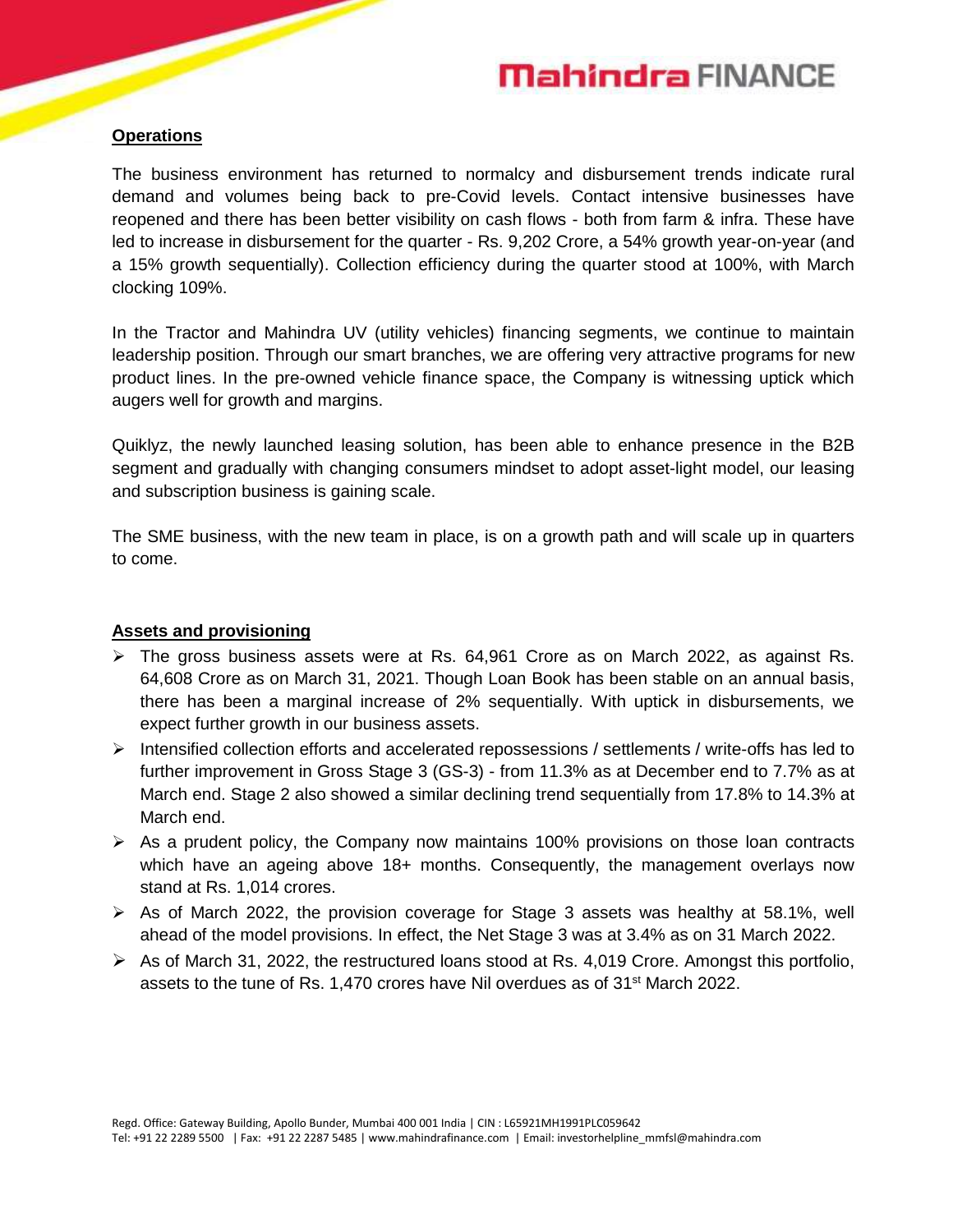# **Excess Interest Refund**

Based on the inspection carried out by RBI, the Company has been advised to refund the excess interest up to March 31, 2022, with respect to certain contracts. Accordingly, the Company has made provision of Rs.181.70 crore (net of charges due) for the year ended March 31, 2022, inclusive of Rs. 142.80 crore (net of charges due), for the quarter ended March 31, 2022, which is adjusted against interest income. The Company is in the process of refunding the said amounts.

# **RBI circular on Income Recognition, Asset Classification and Provisioning pertaining to Advances – Clarifications**

On 12 November 2021, the Reserve Bank of India (RBI) had issued circular no. RBI/2021- 2022/125 DOR.STR.REC.68/21.04.048/2021-22, requiring changes to and clarifying certain aspects of Income Recognition, Asset Classification and Provisioning norms (IRACP norms) pertaining to Advances. On 15 February 2022, the RBI had issued another circular no. RBI/2021- 2022/158 DOR.STR.REC.85/21.04.048/2021-22 providing time till 30 September 2022. Accordingly, the Company will implement the updated norms under IRACP w.e.f. 1 October 2022.

The management believes that enhanced collection and legal efforts, including repossessions and settlements should help reduce Gross NPA (IRACP) and minimize the impact, if any, by the time this circular comes into effect.

# **Business Update for April-22**

In April 22, we estimate the total disbursement of ~Rs.2,750 Crore, delivering ~109% growth over April 21, primarily due to a much lower base last year, which was impacted severely by the second wave of Covid-19.

The collection efficiency (CE) was at 90% for April 2022 (a significant improvement over April 2021 CE which stood at 72%), higher than historical average for the month of April.

The Company continued to hold adequate liquidity buffer of Rs. 8,700 crore which covers  $\sim$ 3 months' funds requirement.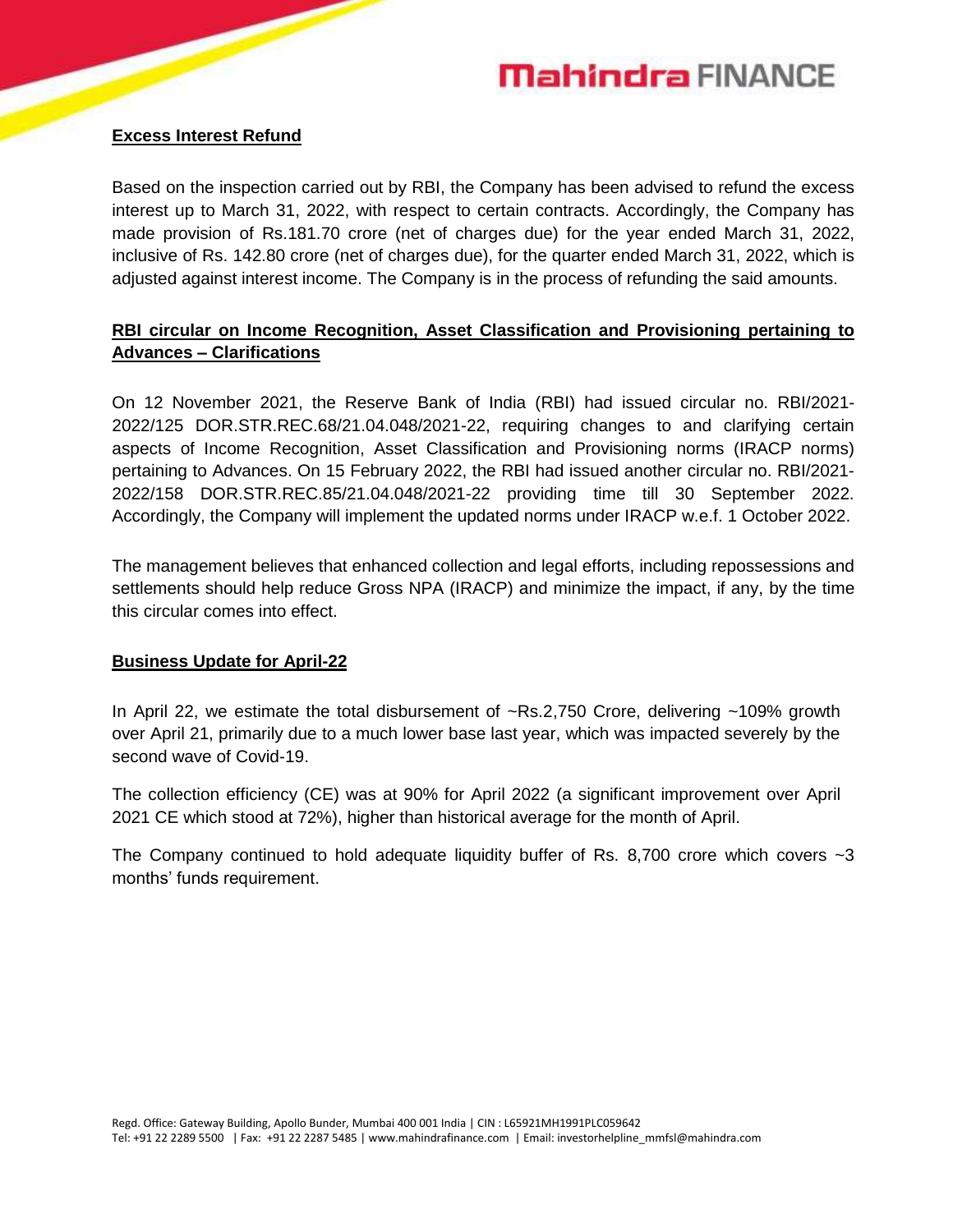

# **Subsidiaries**

# **Mahindra Rural Housing Finance Limited (MRHFL)**

During the quarter ended March 31, 2022, MRHFL registered income at Rs. 330 Crore as against Rs. 338 Crore during the corresponding quarter last year, a decline of 2% over the same period previous year. MRHFL registered a Net Loss (after tax) of Rs. 1 crore for the current quarter, as against a PAT of Rs. 34 Crore during the corresponding quarter last year.

MRHFL has cumulative management overlay of Rs. 145.0 Crores as on March 31, 2022, for covering the contingencies that may arise due to the COVID 19 pandemic.

### **Mahindra Insurance Brokers Limited (MIBL)**

During the quarter ended March 31, 2022, MIBL registered income at Rs. 114 Crore as against Rs. 86 Crore during the corresponding quarter last year, a growth of 32% over the same period previous year. The Profit After Tax (PAT) registered was Rs. 21 Crore during the quarter ended March 31, 2022, as against Rs. 12 Crore during the corresponding quarter last year, a growth of 78% over the same period previous year.

#### **Mahindra Manulife Investment Management Private Limited (MMIMPL)**

During the quarter ended March 31, 2022, MMIMPL earned total income of Rs. 9.4 Crore as compared to Rs. 8.4 Crore in the same period previous year. MMIMPL incurred a loss of Rs. 13.2 Crore compared to a loss of Rs. 9.0 Crore during the same period of the previous year.

The Average Assets under Management (AUM) of MMIMPL for the quarter ended March 31, 2022, was Rs. 8,805 Crores across 19 schemes which showed an increase of 67% over the same period previous year. Of these assets, the Company managed Rs. 5,824 Crores of average equity assets in the quarter year ended March 31, 2022, a growth of 135% compared to Rs. 2,478 Crores in the same period last year.

### **Mahindra Manulife Trustee Private Limited (MMTPL)**

During the quarter ended March 31, 2022, MMTPL earned total income of Rs 0.2 Crore compared to Rs. 0.1 Crore during the same period previous year. MMTPL made a profit of Rs. 0.1 Crore during the current quarter compared to a breakeven (no profit / no loss) position during the same period of the previous year.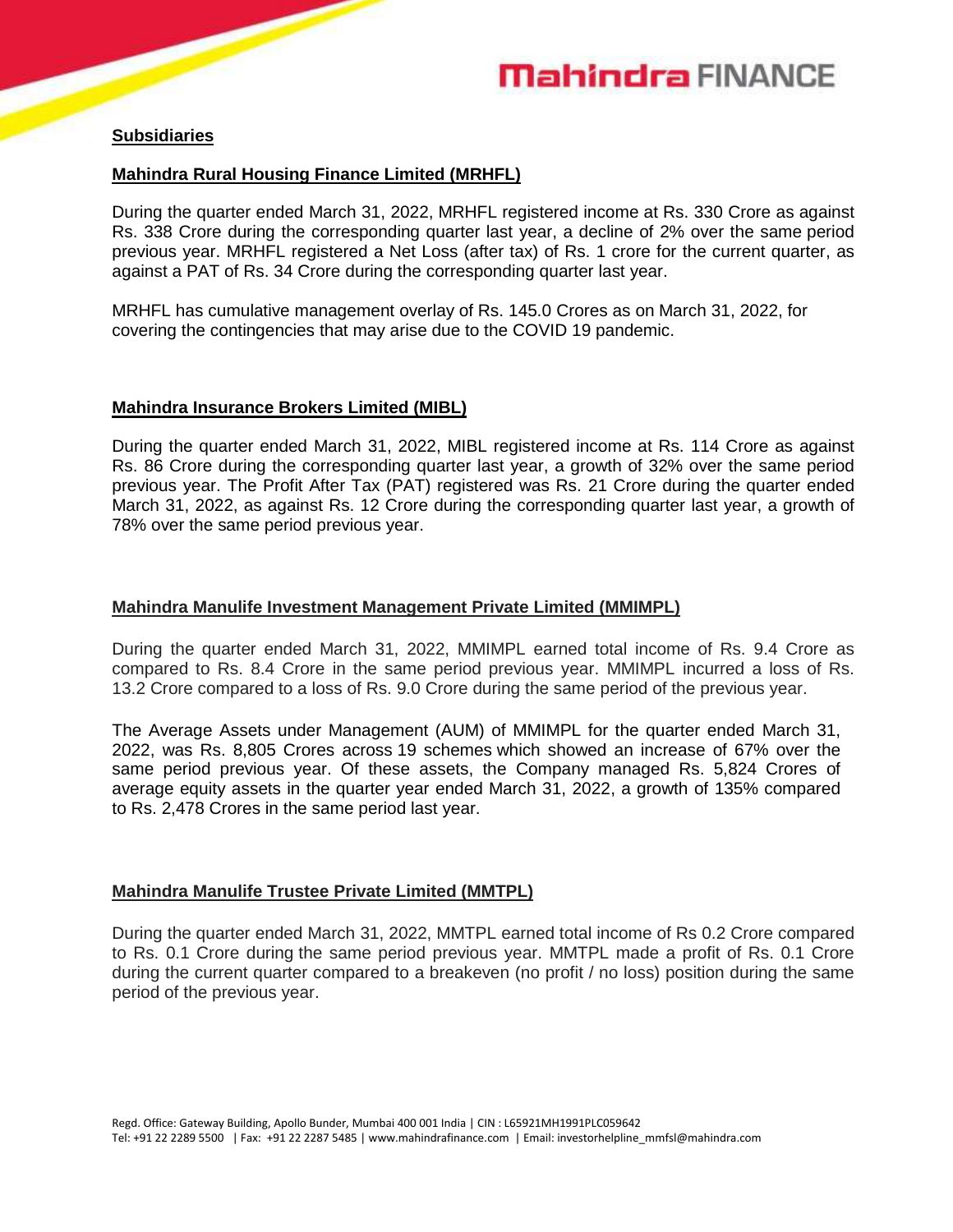#### **Mahindra Ideal Finance Limited (MIFL)**

During the quarter ended March 31, 2022, MIFL registered income at LKR 427.5 Million as against LKR 277 Million during the corresponding quarter last year, registering a growth of 54% over the same period previous year. The Profit After Tax (PAT) during the quarter ended March 31, 2022, was LKR 44.4 Million as against LKR 55.1 Million during the corresponding quarter last year, a decline of 19% over the same period previous year.

MIFL and the Company are closely tracking the macro-economic turbulence in Sri Lanka. Necessary steps are being taken to safeguard the business, asset quality and ensure adequate liquidity.

#### **Mahindra Finance USA (MFUSA)**

During the quarter ended March 31, 2022, MFUSA registered income at USD 14.0 Million as against USD 14.4 Million during the corresponding quarter last year, registering a decline of 3% over the same period previous year. The Profit After Tax (PAT) during the quarter ended March 31, 2022, registered was USD 3.4 Million as against USD 5.0 Million during the corresponding quarter last year, registering a decline of 32% over the same period previous year.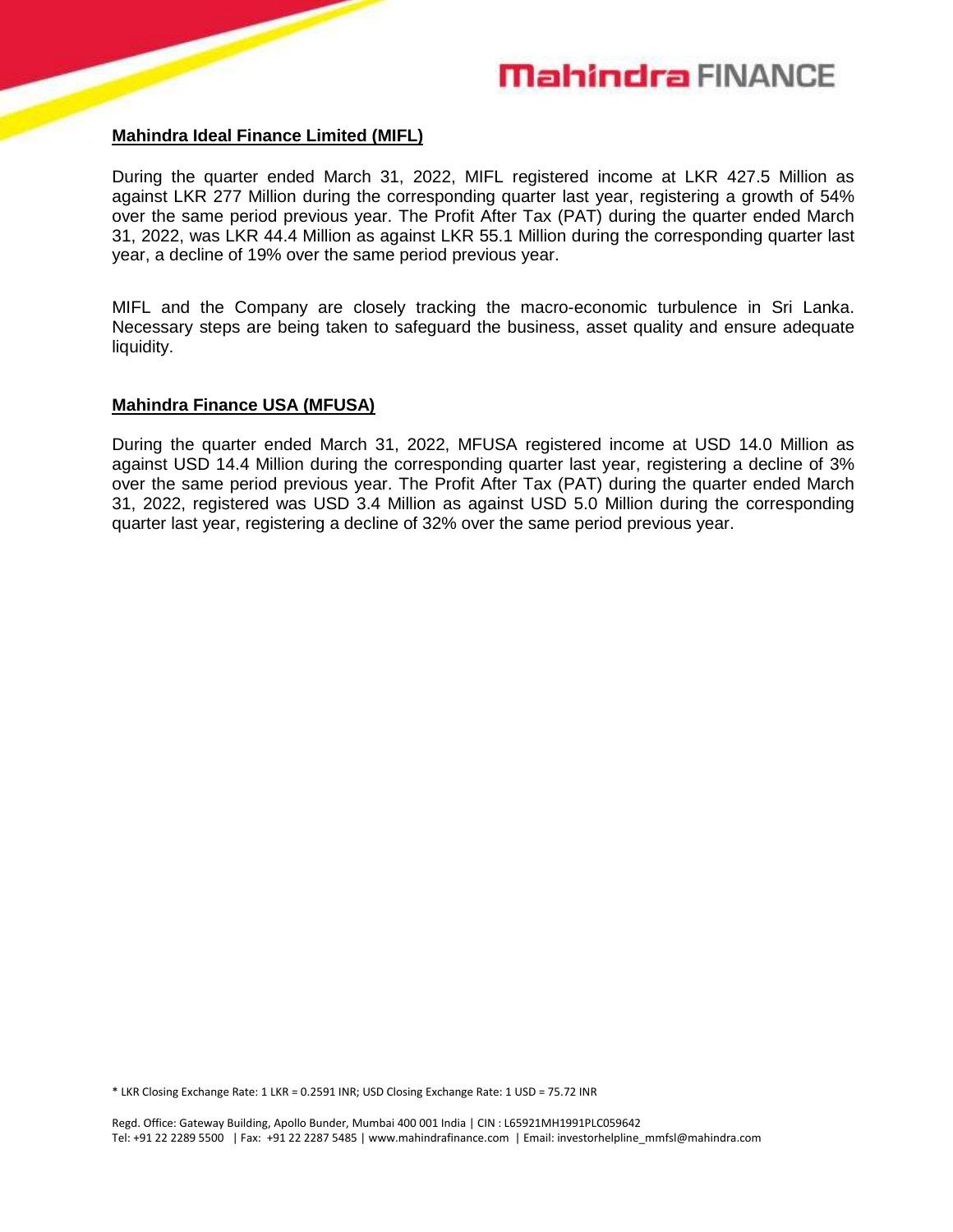#### **About Mahindra & Mahindra Financial Services Limited**

Mahindra & Mahindra Financial Services Limited (Mahindra Finance), part of the Mahindra Group, is one of India's leading non-banking finance companies. Focused on the rural and semi-urban sector, the Company has over 7.9 million customers and has an AUM of over USD 11 Billion. The Company is a leading vehicle and tractor financier, provides loans to SMEs and also offers fixed deposits. The Company has 1,384 offices and reaches out to customers spread over 3,80,000 villages and 7,000 towns across the country.

Mahindra Finance has been ranked 54<sup>th</sup> among India's Best Companies to Work 2021 by Great Place to Work Institute.

Mahindra Insurance Brokers Limited (MIBL), the Company's Insurance Broking subsidiary is a licensed Composite Broker providing Direct and Reinsurance broking services.

Mahindra Rural Housing Finance Limited (MRHFL) a subsidiary of Mahindra Finance provides loans for purchase, renovation, construction of houses to individuals in the rural and semi-urban areas of the country.

Mahindra Finance CSR Foundation is a wholly owned subsidiary company, under the provisions of section 8 of the Companies Act, 2013 for undertaking the CSR activities of the Company and its subsidiaries.

Mahindra Manulife Investment Management Private Limited (formerly known as Mahindra Asset Management Company Private Limited) acts as the Investment Manager of Mahindra Manulife Mutual Fund (formerly known as Mahindra Mutual Fund).

Mahindra Manulife Trustee Private Limited (MMTPL), (formerly known as Mahindra Trustee Company Private Limited) acts as a Trustee to Mahindra Manulife Mutual Fund (formerly known as Mahindra Mutual Fund).

The Company has a Joint Venture in the US, Mahindra Finance USA LLC, in partnership with De Lage Landen, a subsidiary of Rabo Bank, for financing Mahindra vehicles in the US.

Mahindra Ideal Finance Limited (MIFL) is a subsidiary of the Company in Sri Lanka, in which the Company owns 58.2% stake. MIFL focuses on providing a diversified suite of financial services to the Sri Lankan market.

Learn more about Mahindra Finance on [www.mahindrafinance.com](http://www.mahindrafinance.com/) / Twitter and Facebook: @MahindraFin